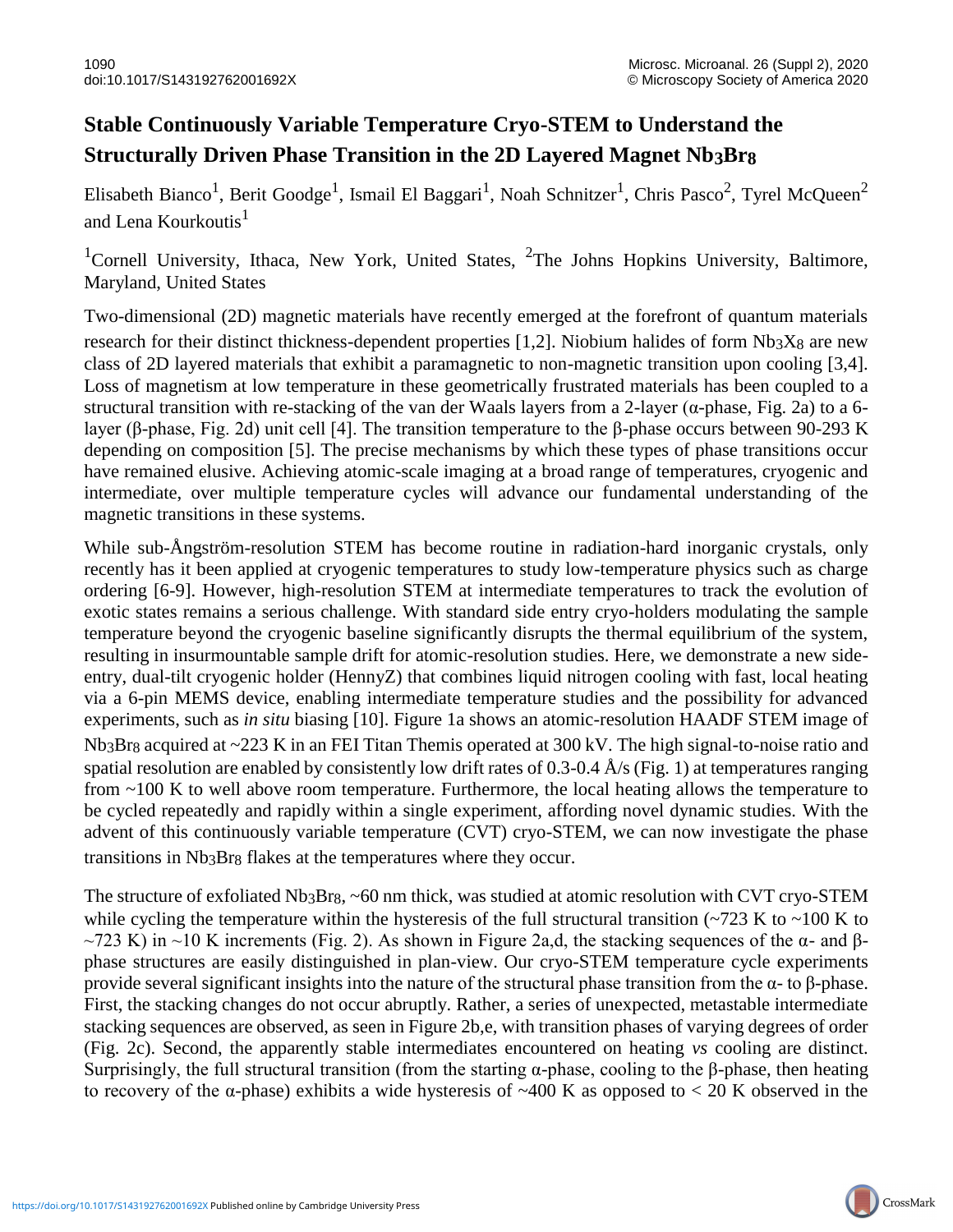magnetic transition of the bulk material [5]. Interestingly, we found that the hysteresis of this gradual structural transition grows as the exfoliated flakes become thinner, reaching >900 K in specimens thinner than 40 nm. This suggests the possibility of intermediate magnetic states as well. The tunable hysteresis observed here could be used as a handle to access a desired stacking sequence with specific magnetic properties. Additionally, there exists the possibility of preserving paramagnetism in this geometrically frustrated material to low temperature and accessing new physics, such as spin liquids. Understanding van der Waals stacking changes in 2D materials at the atomic scale is critical for rationally controlling quantum effects and tailoring their transition temperatures. To this end, we have demonstrated CVT cryo-STEM as an effective local probe for revealing novel structural phenomena in 2D layered materials within phase transitions, such as unexpected stacking sequences. [11]



**Figure 1.** Stable high-resolution imaging at intermediate temperatures. (a) Atomic-resolution HAADF-STEM image of Nb3Br8 at  $\sim$ 223 K. Scale bar=1 nm. Drift performance of the continuously variable temperature cryo-STEM holder at various low temperatures measured by sample positions plotted over a time of 250 s at (b) 123 K, (c) 173 K, and (d) 223 K. (e-g) Corresponding instantaneous drift speed histograms. Mean speed  $(\mu)$  and standard deviations  $(\sigma)$  marked by solid and dotted vertical lines, respectively. Figure adapted from reference [10].